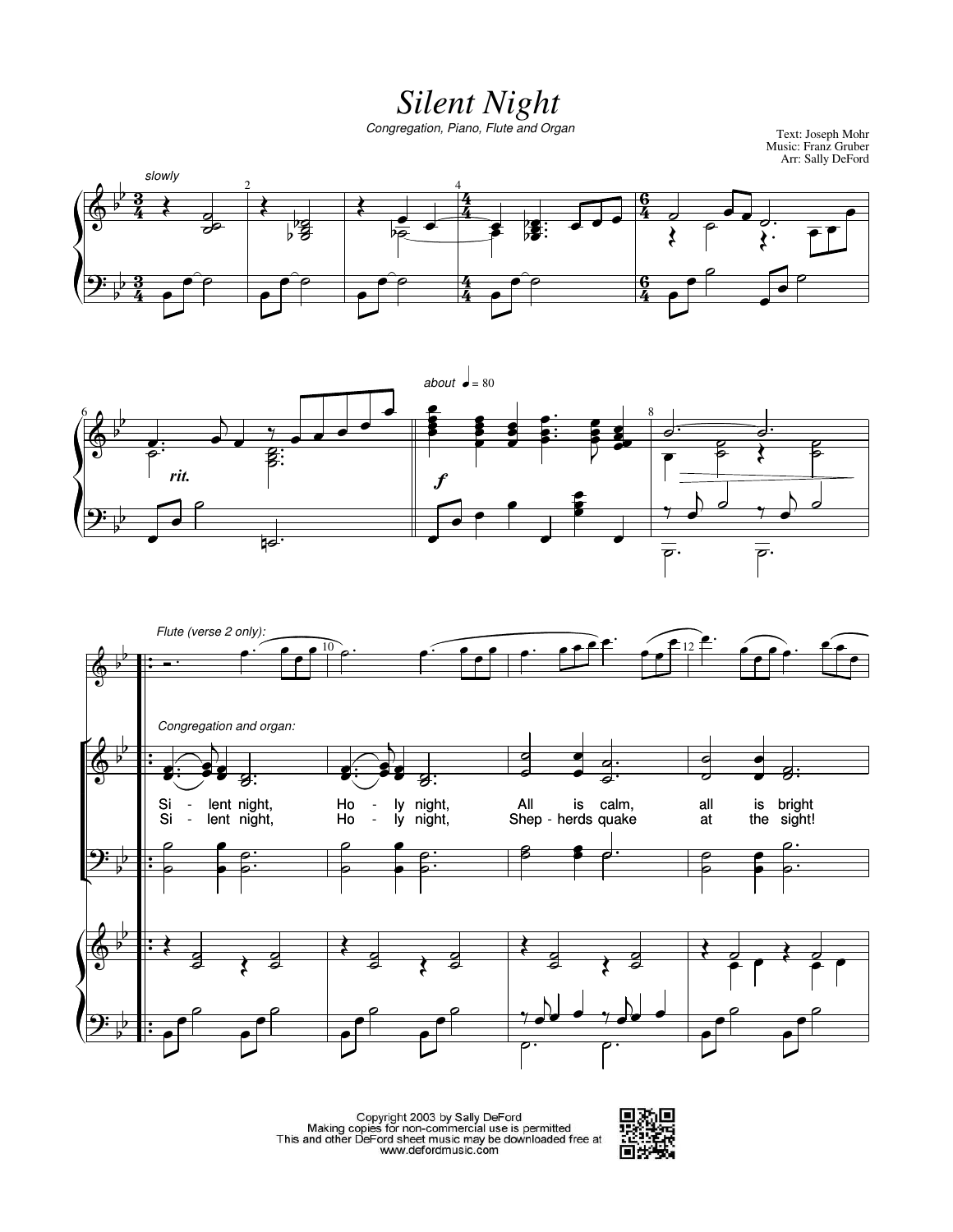

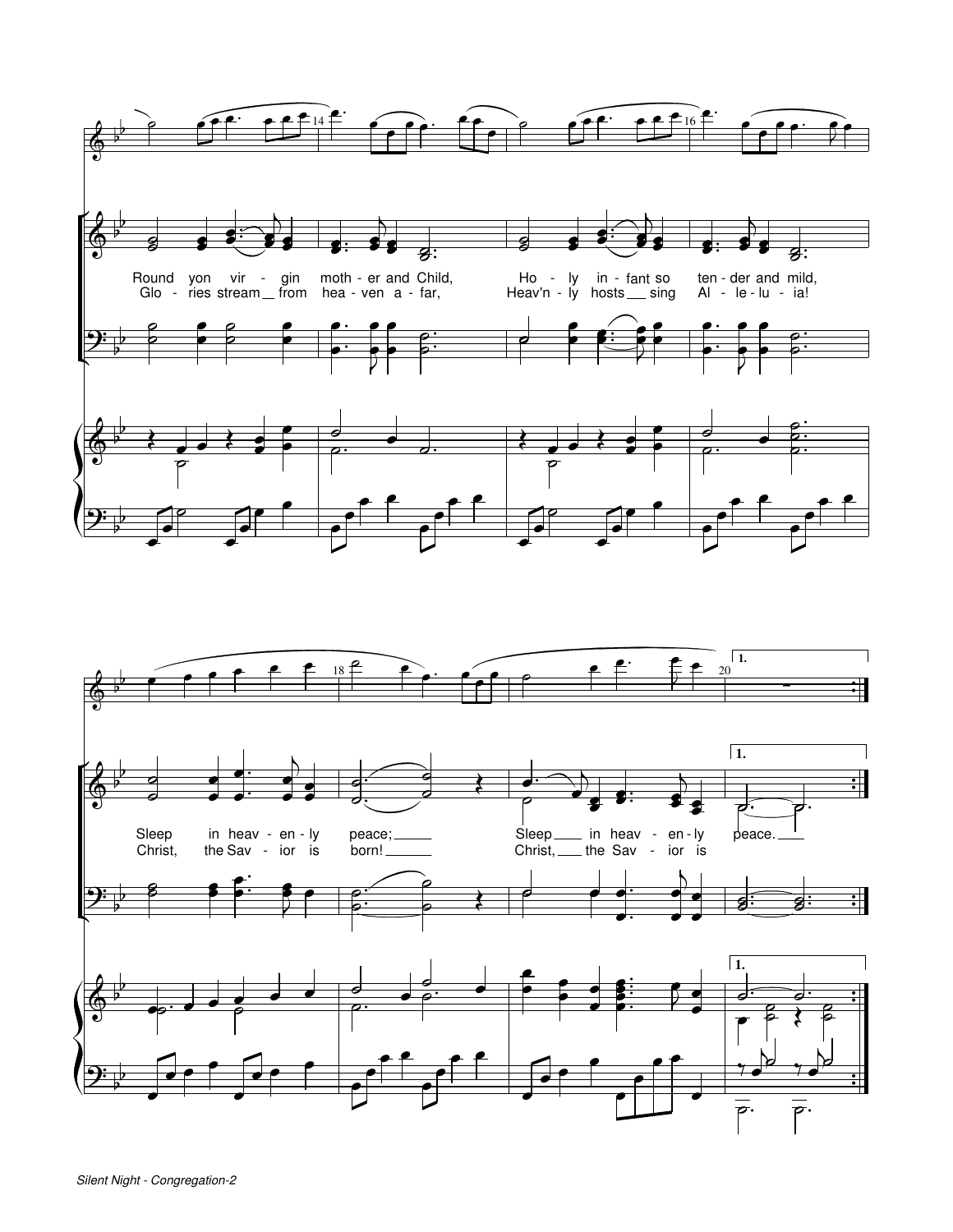

*\*To simplify this passage, omit the right-hand notes and divide the arpeggios between the hands through measure 34.*